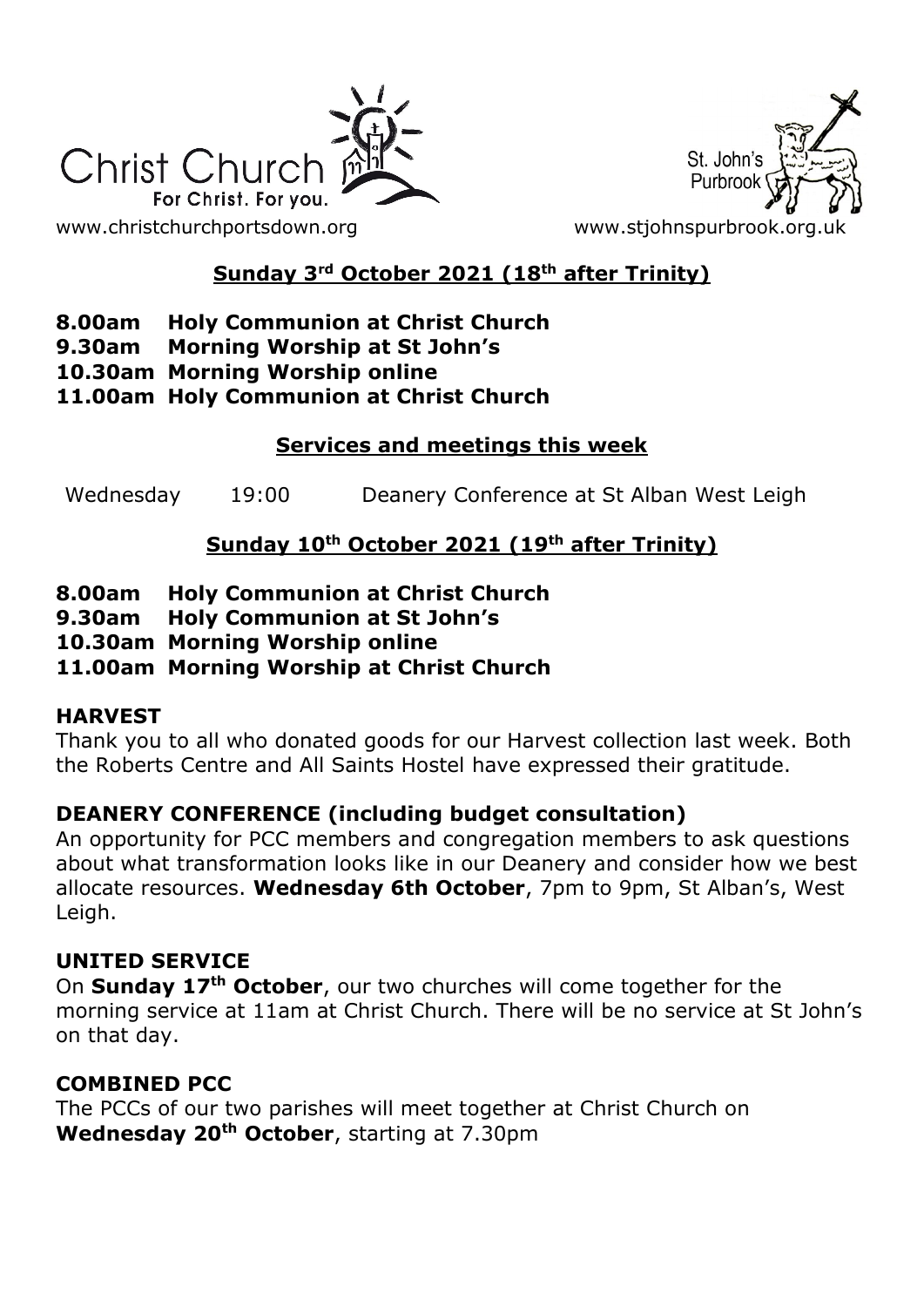## **The 6.00 SERVICE: REFUEL**

The next Refuel will be held on **Sunday 24th October** at 6.00pm. This quiet reflective service (with no singing) provides an alternative to our morning services. All are welcome.

## **SERVICES OF REMEMBRANCE**

Two services to remember loved ones whom we have lost: **Saturday 30th October** 3.00pm: All Souls Service at St John's **Sunday 31st October** 3.00pm: 'In Loving Memory' at Christ Church

## **MISSION OF THE MONTH – OCTOBER**

The Mission of the month for October is Care for the Family (the parent organisation of Who Let The Dads Out?). To find out more and donate online, go to https://www.careforthefamily.org.uk/get-involved/give

## **ADVENT @CHRIST CHURCH**

**Saturday 4th December** 1 till 3pm. Please bring your family, friends and neighbours for a relaxed social afternoon. Entertainment including the Pompey Pluckers and Gospel Road Community Choir; Refreshments of course and lots to do and make in the Children's Corner. We do need contributions please for the Christmas Raffle and a Tombola stall. All items must be new and within date at Christmas. You can bring them to any service at Christ Church and give to Karina Golledge or Sheila Gill. Please do not leave anything at the back of the church. We look forward to seeing you.

## **READING AND LEADING PRAYERS**

We would like to involve more people in reading the Bible and leading prayers in our Sunday services in both churches. If this is something you feel that you can offer to the life of our churches, please speak to Revd Andy.

| <b>CONTACTS</b>     |                                            |  |
|---------------------|--------------------------------------------|--|
| <b>Vicar</b>        | Revd Andy Wilson (day off Monday)          |  |
|                     | vicar@christchurchportsdown.org            |  |
|                     | purbrookvicar@gmail.com                    |  |
| Curate              | Revd Matt Grove (day off Saturday)         |  |
|                     | matt.grove@christchurchportsdown.org       |  |
| Churchwarden        | <b>Stephen Anderson</b>                    |  |
| <b>CCP</b>          | stephen.anderson@christchurchportsdown.org |  |
| Churchwarden        | <b>Karina Golledge</b>                     |  |
| <b>CCP</b>          | thegolledges@btinternet.com                |  |
| <b>Churchwarden</b> | <b>Bill Jeffery</b>                        |  |
| <b>SJP</b>          | purbrookchurch@gmail.com                   |  |
| <b>Hall Manager</b> | Jacqui Wilson                              |  |
| <b>CCP</b>          | hall.manager@christchurchportsdown.org     |  |
| Website             | <b>Matt Doe</b>                            |  |
|                     | webmaster@christchurchportsdown.org        |  |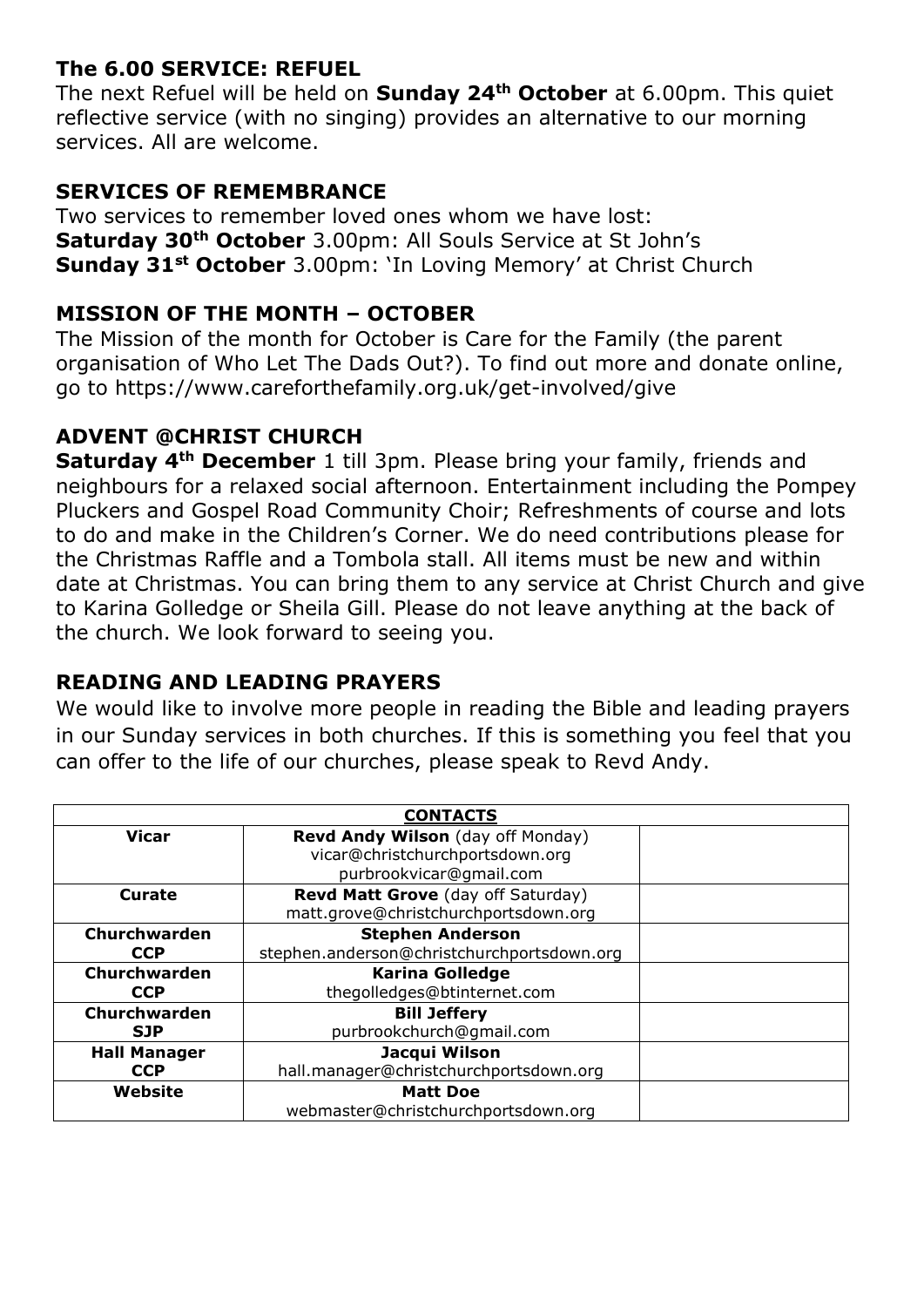### **Sunday 3 October 2021**

18th Sunday after Trinity

#### **Collect**

God, our judge and saviour, teach us to be open to your truth and to trust in your love, that we may live each day with confidence in the salvation which is given through Jesus Christ our Lord. **Amen.**

#### **Genesis 2.18–24**

 $18$  Then the Lord God said, 'It is not good that the man should be alone; I will make him a helper as his partner.'  $^{19}$  So out of the ground the Lord God formed every animal of the field and every bird of the air, and brought them to the man to see what he would call them; and whatever the man called each living creature, that was its name.  $20$  The man gave names to all cattle, and to the birds of the air, and to every animal of the field; but for the man there was not found a helper as his partner.  $21$  So the Lord God caused a deep sleep to fall upon the man, and he slept; then he took one of his ribs and closed up its place with flesh. <sup>22</sup> And the rib that the Lord God had taken from the man he made into a woman and brought her to the man.  $23$  Then the man said, 'This at last is bone of my bones and flesh of my flesh; this one shall be called Woman, for out of Man this one was taken.' <sup>24</sup>Therefore a man leaves his father and his mother and clings to his wife, and they become one flesh.

#### *This is the word of the Lord. Thanks be to God.*

#### **Psalm 8**

- 1 O Lord our governor, how glorious is your name in all the world!
- 2 Your majesty above the heavens is praised out of the mouths of babes at the breast.
- 3 You have founded a stronghold against your foes, that you might still the enemy and the avenger.
- 4 When I consider your heavens, the work of your fingers,  $\bullet$ the moon and the stars that you have ordained,
- 5 What is man, that you should be mindful of him;  $\bullet$ the son of man, that you should seek him out?
- 6 You have made him little lower than the angels and crown him with glory and honour.
- 7 You have given him dominion over the works of your hands and put all things under his feet,
- 8 All sheep and oxen,  $\bullet$ even the wild beasts of the field,
- 9 The birds of the air, the fish of the sea and whatsoever moves in the paths of the sea.
- 10 O Lord our governor, how glorious is your name in all the world!

### **Hebrews 1.1–4, 2.5–12**

 $1$  Long ago God spoke to our ancestors in many and various ways by the prophets,  $2$ but in these last days he has spoken to us by a Son, whom he appointed heir of all things, through whom he also created the worlds.  $3$  He is the reflection of God's glory and the exact imprint of God's very being, and he sustains all things by his powerful